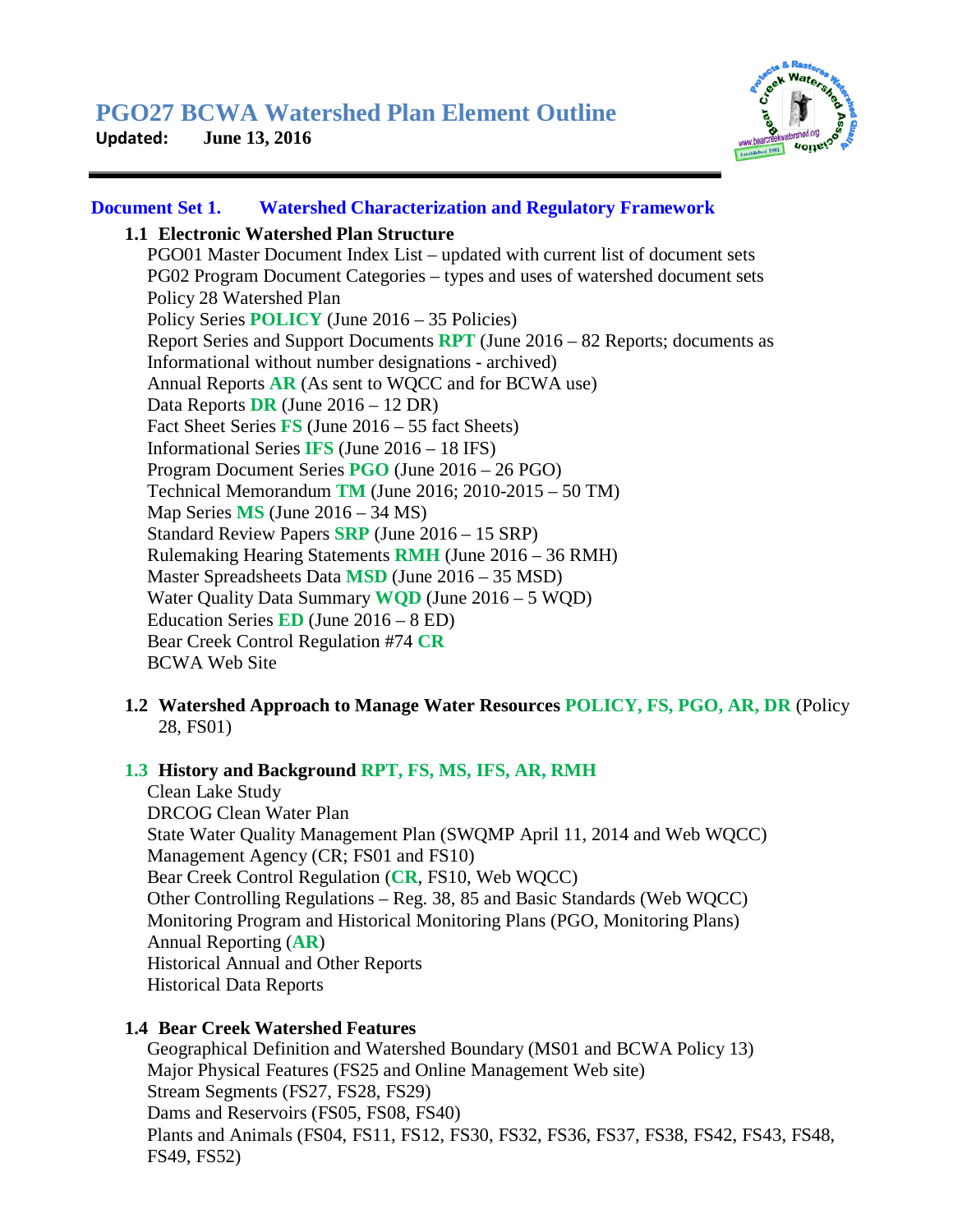Recreation Uses (FS35) Wastewater Demographics (FS41) Watershed Demographics (FS26) Flood Impacts to Watershed ((FS14, FS16, FS17, FS18) Instream Flow Rights ((FS20) Map Series **MS** Code files for Google Earth (sub-basins, monitoring site, key features)

# **1.5 Bear Creek Watershed Land Use and Demographics** (Map-23 and Online Management; Link DRCOG and State, FS26, FS41, MS25, MS26, MS27. MS31)

# **1.6 Association Integration with Other Planning Efforts** (Policy 21 and 29; FS1)

# **1.7 Impaired Waters and Protection of Potential Use Impaired Waters**

Table of Segments in Watershed (FS27) Adopted Standards, Classifications and Beneficial Uses (FS28, FS29, FS31, FS33, FS39) 303(D) Listing (Reference to Reg 93 and FS21, FS53, FS54) Monitoring and Evaluation List (Reg 93 and FS21, FS54) Pollutants of Concerns (FS22, FS53, FS50, FS51, FS54) **AR** and **DR**

# **1.8 Threatened or Endangered Species** (FS30)

### **1.9 Regulatory Framework, Issues and Processes**

RMH, SRP, PGO, AR Bear Creek Control Regulation Expectations (FS10) Point Source Management Program (Policy 23, 24, 25) SWQMP (Reference and link WQCC/ WQCD, Policy 28) Nonpoint Source Management Program (Policy 15) Regulated Stormwater Management (**AR**, Lakewood, Jefferson County and CCC) BC Reservoir Operations (Policy 8 and 20, FS2, 3, 5, 6, 7) EGL Operations (FS8 and Policy 20) Total Maximum Annual Load Allocation Status (CR and FS30, FS31, FS53) Trading Policy and Program (Trading Guidelines, State guidelines, Policy 1, 19, 24, 26, and FS24)

# **Document Set 2. Watershed Organization**

**2.1 BCWA Stakeholders and Organization** (Policy 16; ROO**) Policies, PGO** BCWA Rules of Operation (ROO, Policy 30) Watershed Partners (Policy 16, FS01) Planning Agency - WQCD and WQCC (Policy 28) List of BCWA Funding Partners (PDF, FS1) Funding Mechanisms (ROO, Policy 30) Membership and Organization Management (Policies 5, 6, 30, 33, 35) Financial Plan (Policy 30 and 33)

**2.2 Outreach Activities and Technical Assistance** (AR, DR, FS19, FS9, Policy 15, 21, 27, 29)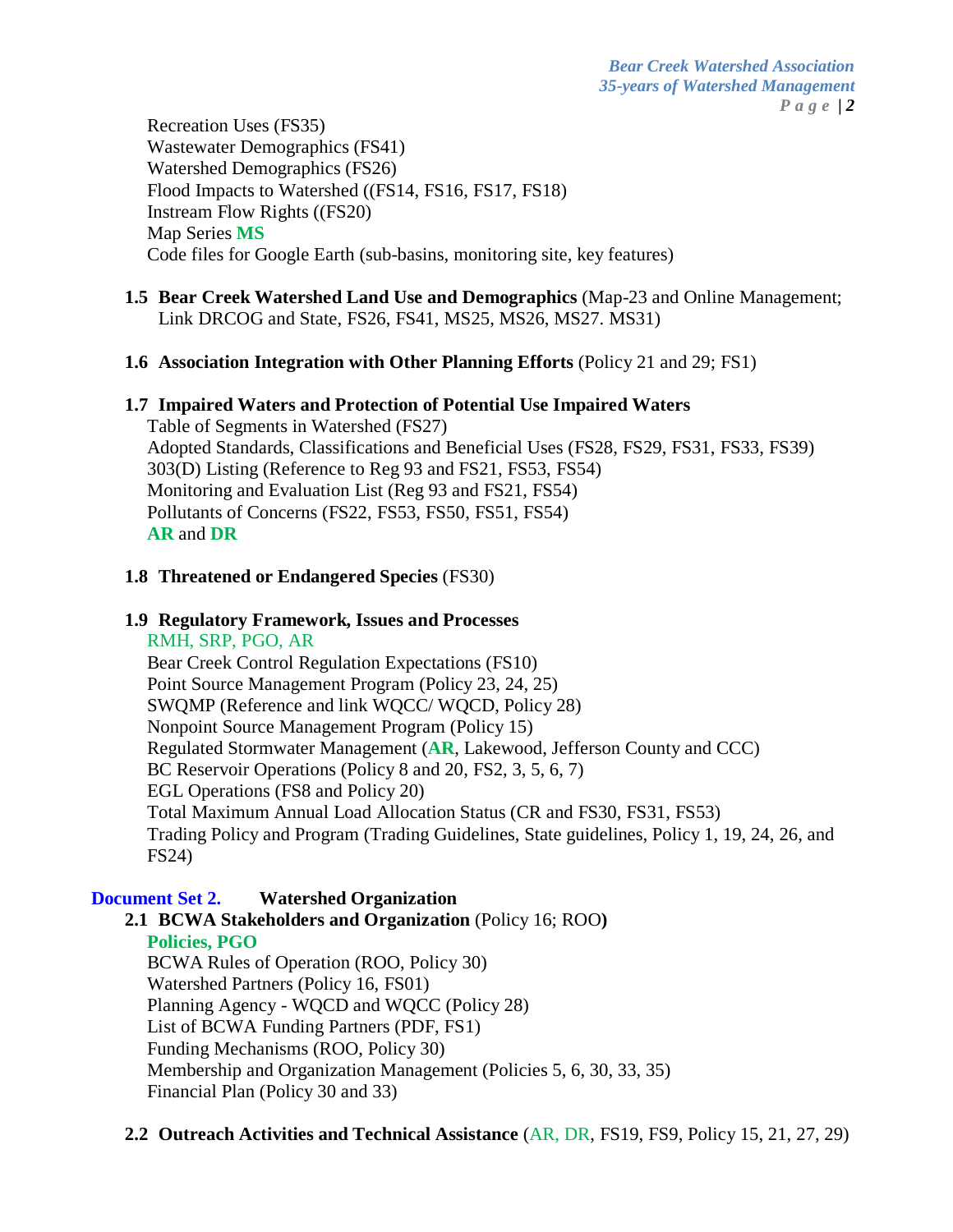**Document Set 3. Scope of Bear Creek Watershed Efforts**

**3.1 Pollutants of Concerns**

**TM, WQD, AR, DR, MSD**

Control Regulation (CR, Web WQCC) Point Source, Nonpoint Source and Stormwater (FS11, FS21 FS22, FS33, FS39, FS50, FS51, FS53, FS54)

- **3.2 Indicators to Measure Success** (FS13) **TM, WQD, AR, DR, MSD** Annual Report WQCC (**AR** and Web Bear Creek) Annual Data Report (**DR** and Web Bear Creek) Web Sites (Web Bear Creek and Online Management System)
- **3.3 Mission and Vision of Watershed Organization (**Policy 12, 28, 30, 32, 33, 35, FS01, FS13, FS17, FS23, FS31, FS44, FS51)
- **3.4 Targets (**Policy 12, 15, 18, 19, 20, 22, 25, 26, 32, 34)

# **Document Set 4. Watershed Information, Monitoring Plan And Data Inventories 4.1 Information Sources and References (RPT, DOC)**

#### **4.2 Monitoring Program**

Monitoring Program (Monitoring Plan) Data Management Program (**AR, DR**, Monitoring Plan) **CR** Reporting Requirements (**AR, DR**, Monitoring Plan)

**4.3 Existing data Inventory (TM, FS, MS, MSD, WQD, IFS, Web Site**)

#### **Document Set 5. Data Analyses and Characterizations**

- **5.1 Data Sets and Data Management** (**AR, DR, WQD, BMP, MSD, MS, TM, Monitoring Plan**)
- **5.2 Established Analysis Methodologies** (Monitoring Plan)
- **5.3 Water Quality and Environmental Models and Modeling**
- **5.4 Adopted Total Maximum Annual Load Strategy** (**AR, CR**)
- **5.5 Quantify Pollutant Loads and Load Reductions** (AR, **CR, MS, MSD, DR, WQD, TM**)
- **5.6 Other Environmental Data Analysis and Characterization (FS, MS, AR)**

**Document Set 6. Watershed Management Action Strategies and Programs**

**6.1 Existing Management Strategies/ Programs AR, FS, PGO** Growth and Development (Policy 3) Planning Review (Policy 2, 3) Water Quality Monitoring Tiers (Policy 10) Point Sources (Policy 23)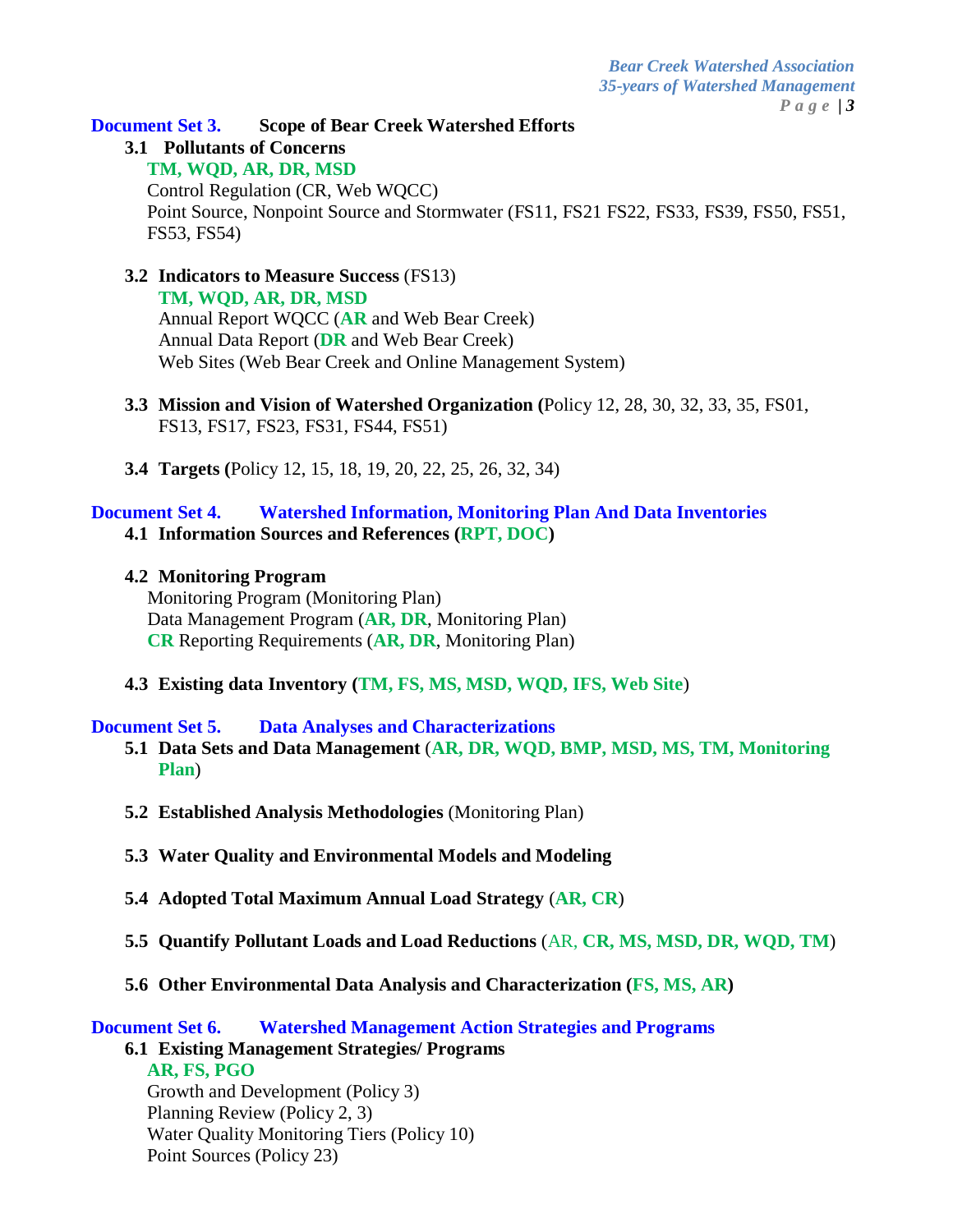*Bear Creek Watershed Association 35-years of Watershed Management Page | 4*

Aspen Park Special Management Region (Policy 9) Nonpoint Sources (Policy 3) BCW Manure Management (Policy 4) Onsite Wastewater Systems (Policy 11, 11s) BCR and EGL Strategies (Policy 20, Policy 7) Sediment and Erosion Control (Online Management Web Site) Water Resources Management (Policy 25, 27, 28, FS20, FS29) Wildfire Hazard Assessment (Link and Reports) Source Water Protection (Policy 27) Education and Outreach (Annual report, FS19, FS14, FS23, FS9, FS4, Brochures, Maps) Fishery (Master Spreadsheet, Link, FS12) Macroinvertebrates (FS32 and MSS) Zooplankton (FS42) Wetlands (FS49, FS52) Recycling Support (Policy 17) Illegal Material Dumping as a Pollutant (Policy 18) Water Reuse and Conservation (Policy 25) Environment Disaster Management (FS14, FS16, FS17, FS18)

#### **6.2 Lakewood BCR Aeration System and Operations** (Policy 8, 20, FS6, FS47)

- **6.3 EGL Operations (**Policy 7, Policy 20, **MS**, FS8)
- **6.4 Stormwater Management** (Reference Lakewood, Jefferson County and CCC)
- **6.5 Invasive Species** (FS30)
- **6.6 Adaptive Management Program** (BCWA Policy 21 and Online system)
- **6.7 Watershed Approach** (Policy 28)

#### **6.8 Watershed Appropriate Best Management Practices** (Policy 15)

#### **Document Set 7. Association Implementation Programs**

- **7.1 Monitoring Plan** (annual Monitoring Plan)
- **7.2 TMDL Program** (Control Regulation)
- **7.3 Technical Assistance** (2013 Annual Report and Web Link Bear Creek)
- **7.4 Watershed Measures of Progress and Success** Interim Milestones and Checkpoints (AR and Web Bear Creek) Long-term Focus (e.g. 20-year) (Policy 12)

# **7.5 Financial Plan (Policy 30)**

Minimum Funding Requirement (Base Program) (Annual Budget) Five-Year Funding Requirements with Activities (Policy 30) Funding Sources (Policy 30, Annual Budget, Policy 16) Project Evaluation Process (Policy 22)